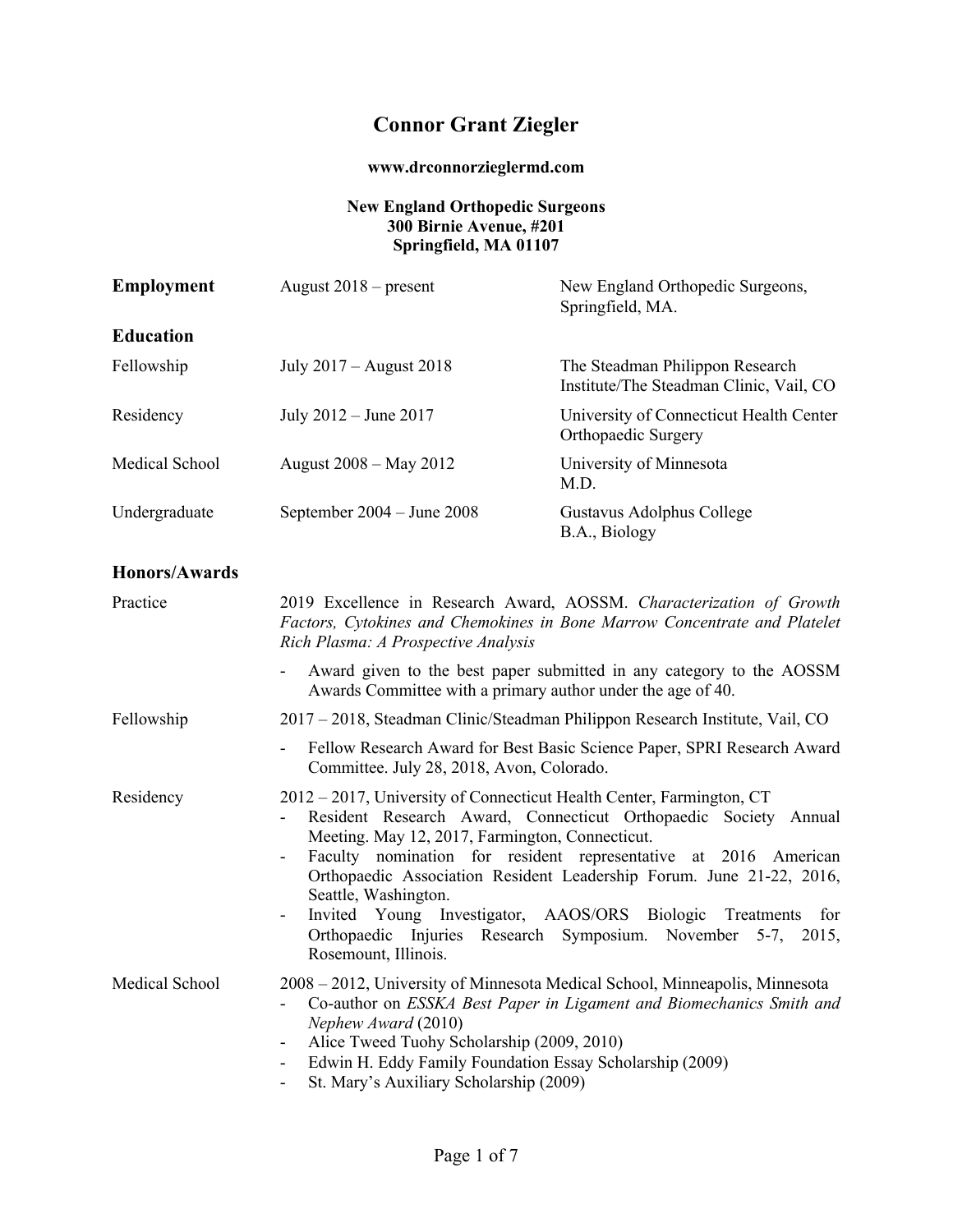Undergraduate 2004 – 2008, Gustavus Adolphus College, St. Peter, Minnesota

#### **Academic:**

- NCAA Postgraduate Scholarship (2008, *awarded to NCAA's most accomplished student-athletes based on NCAA championship participation, academic achievements, campus involvement, community service, volunteer activities, leadership, and characteristics necessary to succeed and thrive through postgraduate study*)
- Magna cum laude
- Academic All American (2006, 2007, 2008)
- Academic All-Conference (2005, 2006, 2007, 2008)
- Academic All American Honorable Mention (2005)
- President's List (2008)
- Dean's List (2007)
- Dean's Scholarship (2006-2008)
- Trustee Scholarship (2004-2006)
- Health Partners Academic Scholarship (2004)
- Kopp Foundation Scholarship (2004)

#### **Service related:**

- Inducted into Upsilon Omicron chapter of the Order of Omega Honor Society (2008, *honor bestowed to top 3% of students for scholarship, leadership, and involvement within Greek, campus, and local community*)
- Gustavus Adolphus College Fraternity Man of the Year (2007, based on leadership and philanthropy)
- Gustavus Adolphus College Community Service Project of the Year (2007, project leader)

#### **Athletic:**

- *NCAA Postgraduate Scholarship* (2008)
- ESPN The Magazine Academic All-America Men's At-Large Team (2008)
- ESPN The Magazine Academic All-District V First Team (2008)
- ESPN The Magazine Academic All-District V Second Team (2007)
- Minnesota Intercollegiate Athletic Conference champ in 200-yard butterfly
- 11-time All-Conference in swimming
- 7-time All American consideration in swimming
- Former Varsity record holder in 200-yard butterfly
- Voted hardest worker on college swimming team (2006, 2007, 2008; most for any individual athlete in program history)

#### **Research Grants**

- 06/27/09 09/01/09 Minnesota Medical Foundation, "*Quantitative Anatomy of the Anteromedial and Posterolateral Bundles of the Anterior Cruciate Ligament*" \$3,000.00
- 05/01/11 09/01/11 Minnesota Medical Foundation, "*Quantitative T2\* Mapping for Improved Cartilage Assessment in Femoroacetabular Impingement*" \$4,000.00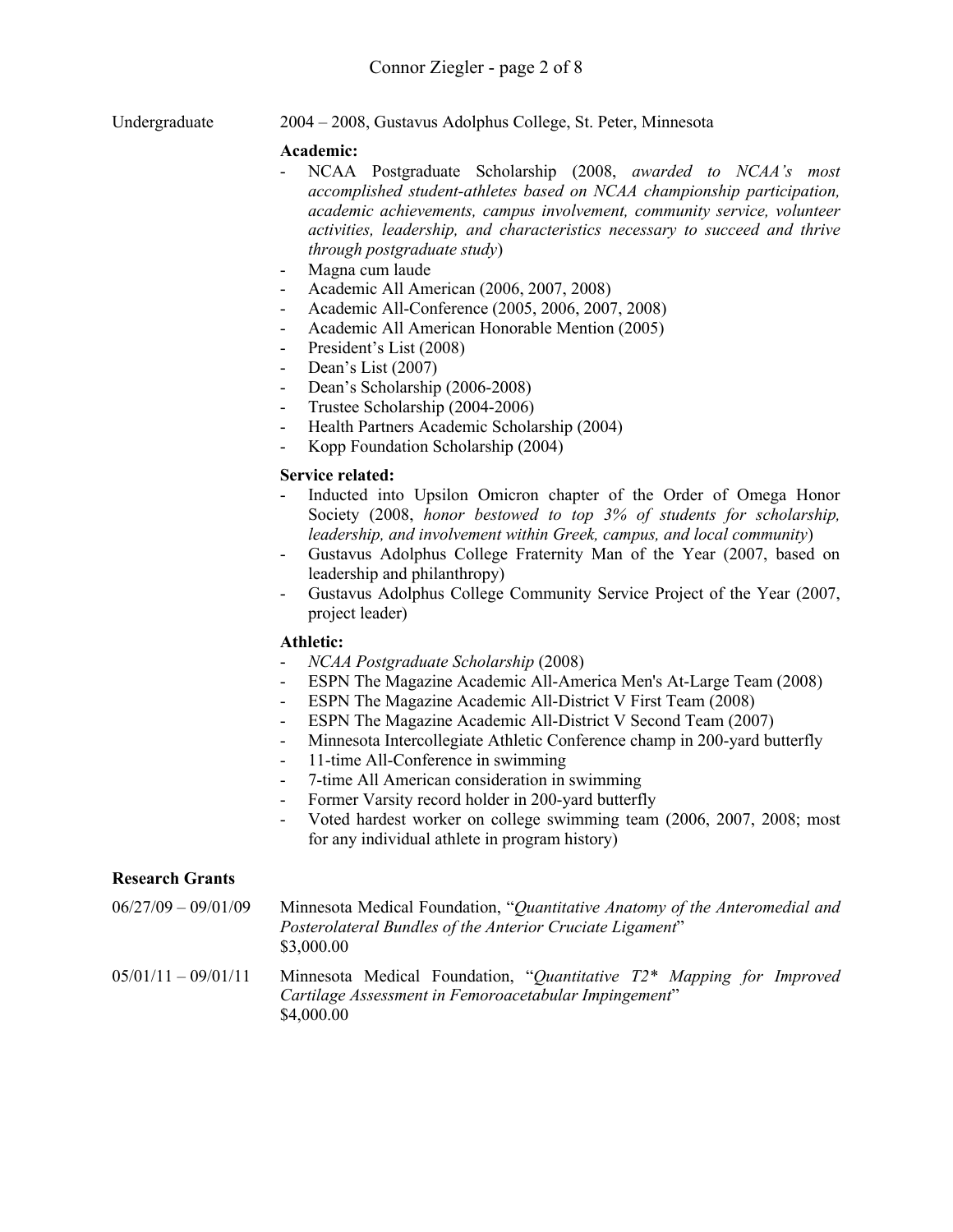#### **Peer Reviewed Publications**

- 1. Kia C, O'Brien DF, **Ziegler CG**, Pacheco R, Forouhar F, Williams V. An unusual case of pigmented villonodular synovitis after total knee arthroplasty presenting with recurrent hemarthrosis. Arthroplasty Today. 2018 Aug 13.
- 2. Edgar C, Kumar N, Ware JK, **Ziegler CG**, Reed DN, DiVenere J, Obopilwe E, Cote MP, Arciero RA. Incidence of Posteromedial Meniscocapsular Separation and the Biomechanical Implications on the Anterior Cruciate Ligament. The Journal of the American Academy of Orthopaedic Surgeons. 2018 Aug.
- 3. Pache S, Aman ZS, Kennedy M, Nakama GY, Moatshe G, **Ziegler CG**, LaPrade RF. Meniscal Root Tears: Current Concepts Review. Archives of Bone & Joint Surg. 2018 Jul;6(4):250.
- 4. Pache S, Aman ZS, Kennedy M, Nakama GY, Moatshe G, **Ziegler CG**, LaPrade RF. Posterior Cruciate Ligament: Current Concepts Review. Archives Bone & Joint Surg. 2018 Jan; 6(1): 8-18.
- 5. Henn LL, Hughes J, Iisakka E, Ellermann J, Mortazavi S, **Ziegler CG**, Nissi MJ, Morgan P. Disease severity classification using quantitative magnetic resonance imaging data of cartilage in femoroacetabular impingement. Statistics in Medicine. 2017 Apr 30; 36(9):1491-1505.
- 6. **Ziegler CG**, Edgar C, Fulkerson J. Radiographic reference points are inaccurate with and without a true lateral radiograph: The importance of anatomy in medial patellofemoral ligament reconstruction. Am J Sports Med. 2016 Jan; 44(1):133-142.
- 7. **Ziegler CG**, Edgar C, Cote M, Mazzocca AD. Biological augmentation in repair and reconstruction of the rotator cuff. Oper Tech Sports Med. 2015 March; 23(1):2-10.
- 8. Ellermann J, **Ziegler CG**, Nissi M, Goebel R, Hughes J, Benson M, Holmberg P, Morgan P. Acetabular cartilage assessment in patients with femoroacetabular impingement using T2\* mapping with arthroscopic verification. Radiology. 2014 Feb; 271(2):512-523.
- 9. Beitzel K, Cote M, Apostolakos J, Solovyova O, Judson C, **Ziegler C**, Edgar C, Imhoff A, Arciero R, Mazzocca A. Current concepts in the treatment of acromioclavicular joint dislocations. Arthroscopy. 2013 Feb; 29(2):387-397.
- 10. Anderson CJ, **Ziegler CG**, Wijdicks CA, Jansson K, Engebretsen L, LaPrade RF. Arthroscopically pertinent anatomy of the anterolateral and posteromedial bundles of the posterior cruciate ligament. J Bone Joint Surg Am. 2012 Nov; 94(21):1936-1945.
- 11. Pietrini SD, **Ziegler CG**, Anderson CJ, Johansen S, Engebretsen L, LaPrade RF. Radiographic landmarks for tunnel positioning in double-bundle ACL reconstructions. Knee Surg Sports Traumatol Arthrosc. 2011 May; 19(5):792-800.
- 12. **Ziegler CG,** Pietrini SD, Westerhaus BD, Anderson CJ, Wijdicks CA, Johansen S, Engebretsen L, LaPrade RF. Arthroscopically pertinent landmarks for tunnel positioning in single-bundle and double-bundle ACL reconstructions. Am J Sports Med. 2011 April; 39(4):743-752.
- 13. Anderson CJ, Westerhaus BD, Pietrini SD, **Ziegler CG**, Wijdicks CA, Johansen S, Engebretsen L, LaPrade RF. Kinematic impact of anteromedial and posterolateral bundle graft fixation angles on double-bundle anterior cruciate ligament reconstructions. Am J Sports Med. 2010 Aug; 38(8):1575-1583.
- 14. LaPrade RF, Oro FB, **Ziegler CG**, Wijdicks CA, Walsh MP. Patellar height and tibial slope after opening-wedge proximal tibial osteotomy: a prospective study. Am J Sports Med. 2010 Jan; 38(1):160-170.
- 15. Pietrini SD, LaPrade RF, Griffith CJ, Wijdicks CA, **Ziegler CG**. Radiographic identification of the primary posterolateral knee structures. Am J Sports Med. 2009 Mar; 37(3):542-551.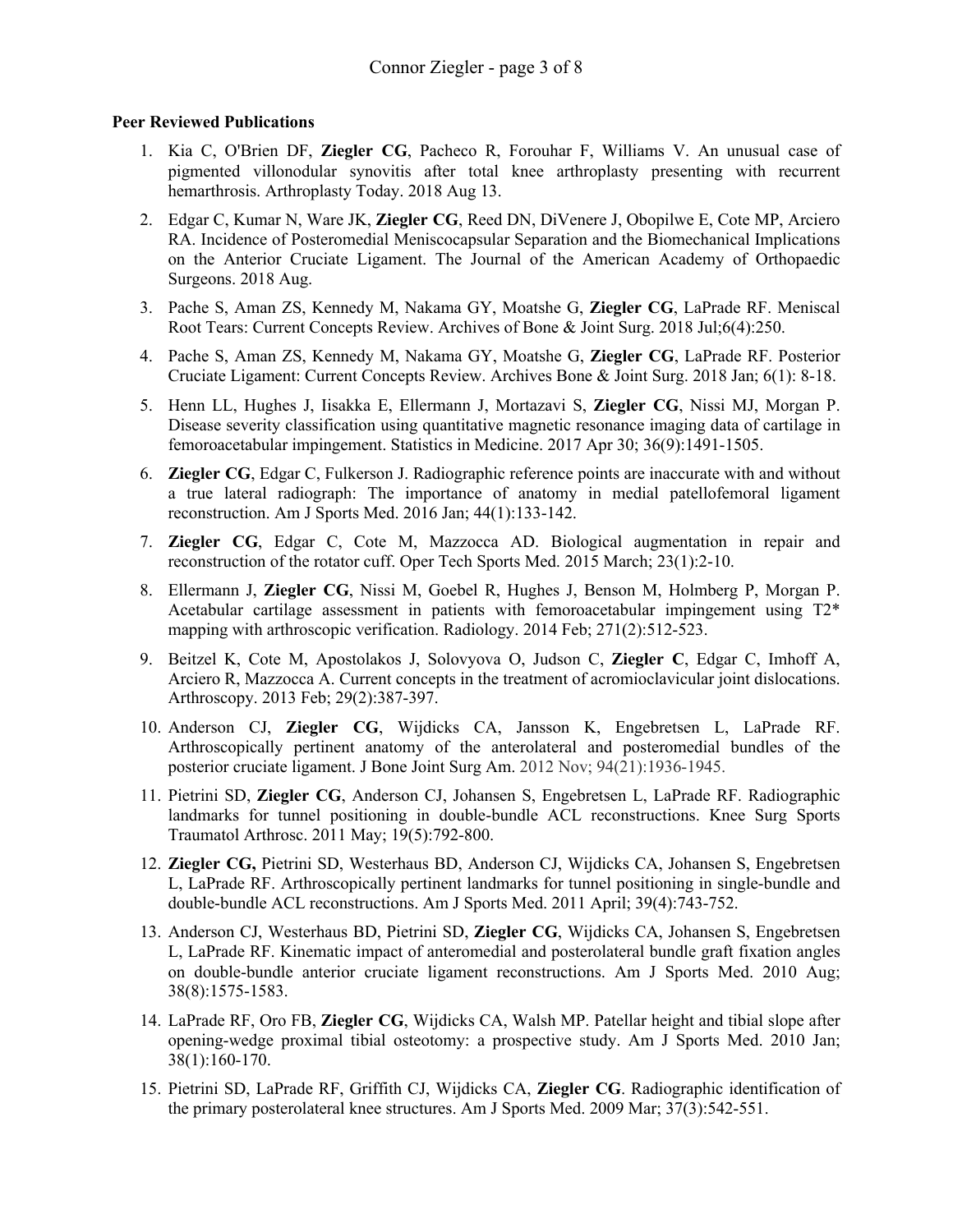#### **Technique Articles**

- 1. Haber DB, Golijanin P, Stone GL, Sanchez A, Murphy CP, Peebles LA, **Ziegler CG**, Godin JA, Fox JA, Provencher MT. Primary Acromioclavicular-Coracoclavicular (AC-CC) Reconstruction Using 2 Allografts, TightRope, and Stabilization to the Acromion. Arthroscopy Techniques. 2019 Jan 21.
- 2. Aman ZS, Kennedy MI, Sanchez A, Krob JJ, Murphy CP, **Ziegler CG**, Provencher MT. Miniopen Repair of the Floating Anterior Inferior Glenohumeral Ligament: Combined Treatment of Bankart and Humeral Avulsion of the Glenohumeral Ligament Lesions. Arthroscopy Techniques. 2018 Nov 19.
- 3. Kennedy MI, DePhillipo ND, Chahla J, Armstrong C, **Ziegler CG**, Buckley PS, Bernhardson AS, LaPrade RF. Surgical Repair of Dynamic Snapping Biceps Femoris Tendon. Arthroscopy Techniques. 2018 Oct 8.

#### **Accepted Manuscripts**

- 1. **Ziegler CG**, Van Sloun S, Ganzales S, Whitney KE, DePhillipo ND, Kennedy MI, Dornan G, Evans TA, Huard J, LaPrade RF. Characterization of Growth Factors, Cytokines and Chemokines in Bone Marrow Concentrate and Platelet Rich Plasma: A Prospective Analysis
- 2. DePhillipo ND, **Ziegler CG**, Dekker TJ, Grantham WJ, Aman ZS, Kennedy MI, LaPrade RF. Lateral Posterior Tibial Slope in Male and Female Athletes Sustaining Contact Versus Noncontact ACL Tears: A Prospective Study.

#### **Submitted Manuscripts**

1. **Ziegler CG**, Aman Z, Storaci H, Finch H, Dornan G, Kennedy MI, Provencher MT, Hackett TR. Low-Profile Dual Small Plate Fixation is Biomechanically Similar to Larger Superior or Anteroinferior Single Plate Fixation of Midshaft Clavicle Fractures.

## **Book Chapters**

- 1. **Ziegler CG**, Laurencin S, Romeo A, Mazzocca A. Injury to the Acromioclavicular and Sternoclavicular Joints. 5th edition of *DeLee & Drez's Orthopaedic Sports Medicine: Principles and Practice*.
- 2. **Ziegler CG,** Arciero RA. Clavicle Fractures, Surgical Treatment: Percutaneous Pinning. *Shoulder and Elbow Injuries in Athletes,* 1<sup>st</sup> edition.
- 3. Kennedy M, Aman ZS, **Ziegler CG**, LaPrade RF, Engebretsen L. Opening wedge distal femur osteotomy – Valgus knee. Submitted for publication in *Knee Surgery: Tricks of the Trade.*

## **Research Positions**

1. Research assistant, University of Minnesota Center for Magnetic Resonance Research, Minneapolis, MN, May 2011 – June 2012

Supervised by Jutta Ellermann, M.D. and Patrick Morgan, M.D.

**Project:** Acetabular cartilage assessment in patients with femoroacetabular impingement using T2\* mapping with arthroscopic verification

2. Research assistant, Biomechanics Research Department, Steadman Philippon Research Institute, Vail, CO, March 2011

Supervised by Robert LaPrade, M.D., PhD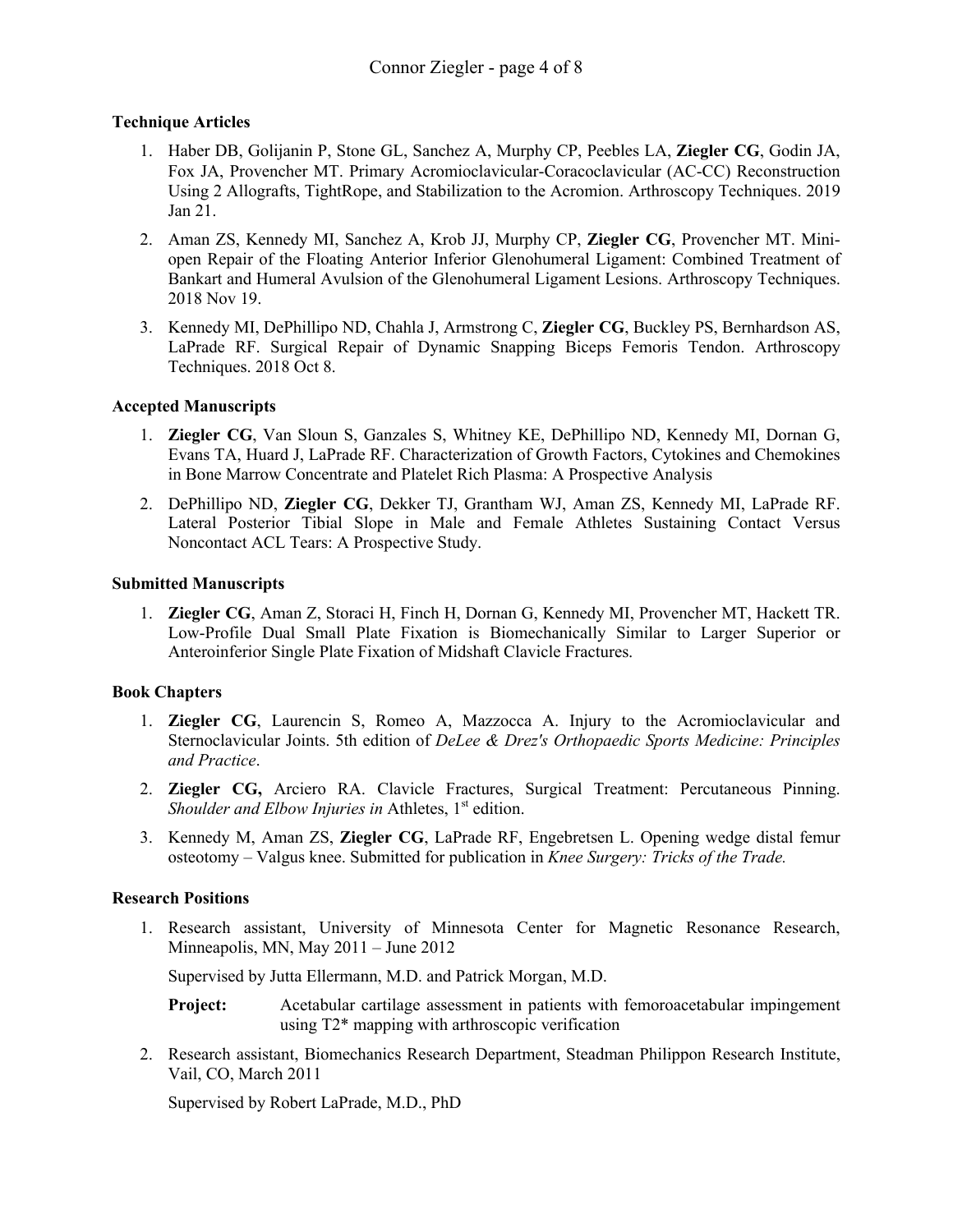- **Project:** Arthroscopically pertinent anatomy of the anterolateral and posteromedial bundles of the posterior cruciate ligament
- 3. Research assistant, University of Minnesota Biomechanics Laboratory, Minneapolis, MN, June September 2009

Supervised by Robert LaPrade, M.D., PhD

**Projects:** Arthroscopically pertinent landmarks for tunnel positioning in single-bundle and double-bundle ACL reconstructions

> Kinematic impact of anteromedial and posterolateral bundle graft fixation angles on double-bundle anterior cruciate ligament reconstructions

> Radiographic landmarks for tunnel positioning in double-bundle ACL reconstructions

4. Research assistant, University of Minnesota Biomechanics Laboratory, Minneapolis, MN, June – August 2007

Supervised by Robert LaPrade, M.D., PhD

**Projects:** Patellar height and tibial slope after opening-wedge proximal tibial osteotomy: a prospective study

Radiographic identification of the primary posterolateral knee structures

#### **Abstracts**

- 1. Griffith CJ, Pietrini SD, **Ziegler CG**, Wijdicks CA, LaPrade RF. Quantification of posterolateral knee radiographic landmarks. Knee Surg Sports Traumatol Arthrosc. 2008 May. 16(Suppl 1):S141.
- 2. LaPrade RF, Oro FB, **Ziegler CG**, Pietrini SD, Griffith CJ, Wijdicks CA. Patellar height after high tibial open wedge osteotomy. Knee Surg Sports Traumatol Arthrosc. 2008 May. 16(Suppl 1):S63.
- 3. Oro FB, **Ziegler CG**, LaPrade RF, Wijdicks CA, Pietrini SD. Patellar height after high tibial open wedge osteotomy. Orthopaedic Research Society, 2008 March.
- 4. Pietrini SD, LaPrade RF, Griffith CJ, Wijdicks CA, **Ziegler CG**. Quantification of posterolateral knee radiographic landmarks. Orthopaedic Research Society, 2008 March.

#### **Podium Presentations**

- 1. **Ziegler, CG**. Radiographic reference points are inaccurate with and without a true lateral radiograph: The importance of anatomy in medial patellofemoral ligament reconstruction. Connecticut Orthopaedic Society Annual Meeting. May 12, 2017, Farmington, Connecticut.
- 2. Witmer D, **Ziegler CG**, Reed D, Mazzocca A, Cote M. Glenoid Vault Penetration During Total Shoulder Arthroplasty: Effect on Patient Centered Outcomes. AAOS Annual Meeting, Las Vegas, NV, March 2015.
- 3. **Ziegler CG**. ACL Anatomy. Joint Preservation Congress. Warsaw, Poland, October 11, 2013.
- 4. LaPrade RF, **Ziegler CG**, Pietrini SD, Westerhaus BD, AndersonCJ, Johansen S, Engebretsen L. Landmarks for Tunnel Positioning in Single and Double Bundle ACL Reconstructions.  $14<sup>th</sup>$ ESSKA Congress, Oslo, Norway, June 9-12, 2010.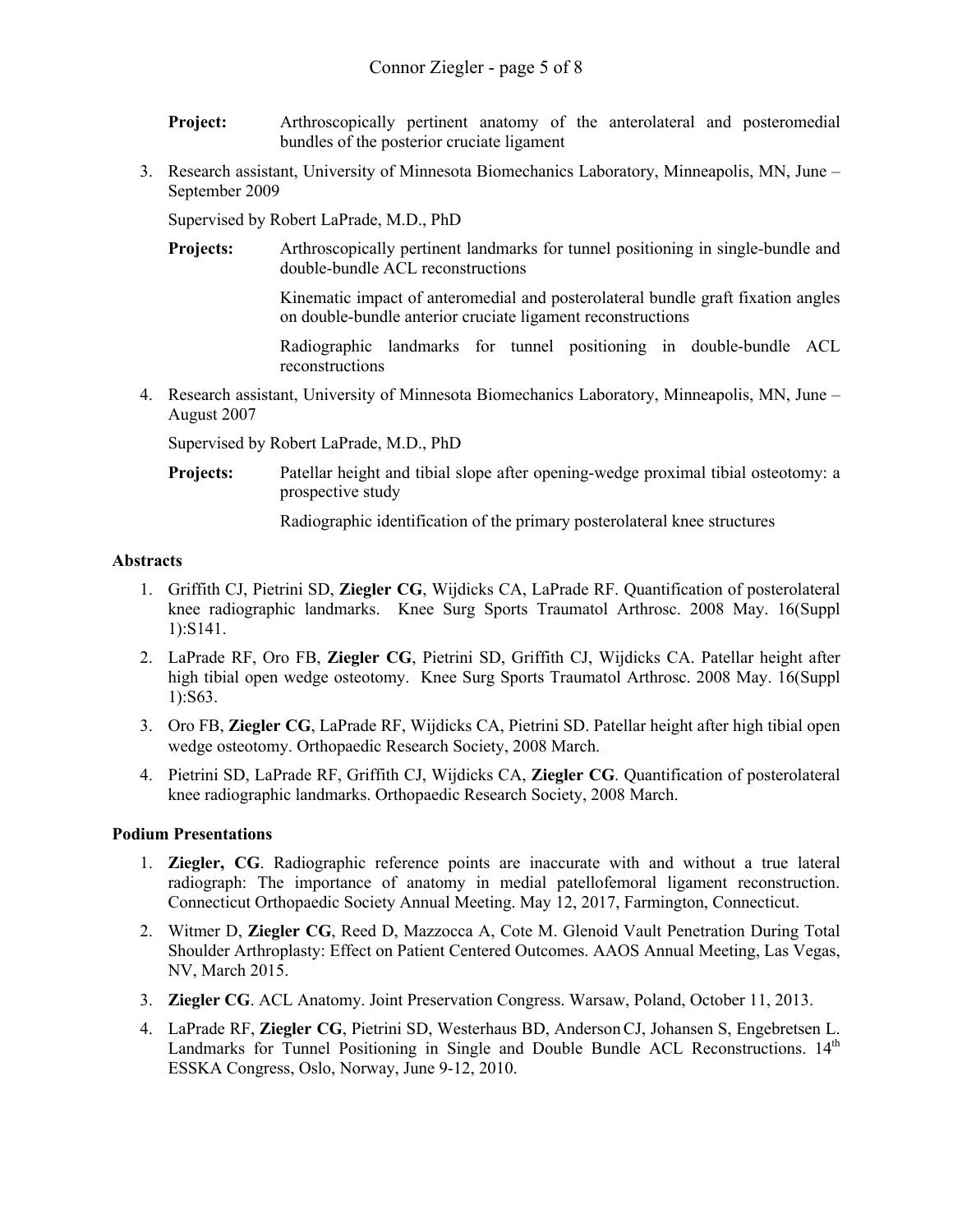- 5. Anderson CJ, Westerhaus BD, **Ziegler CG**, Wijdicks CA, Johanson S, Engebretsen L, LaPrade RF**.** The Kinematic Impact of Anteromedial and Posterolateral Bundle Graft Fixation Angles on Double-Bundle ACL Reconstructions. 14th ESSKA Congress, Oslo, Norway, June 9-12, 2010.
- 6. LaPrade RF, Oro FB, **Ziegler CG**, Pietrini SD, Griffith CJ, Wijdicks CA. Patellar Height after High Tibial Open Wedge Osteotomy. 13<sup>th</sup> European Society of Sports Traumatology, Knee Surgery, and Arthroscopy Congress, Porto, Portugal, May 20-24, 2008.
- 7. Griffith CJ, Wijdicks CA, Pietrini SD, LaPrade RF, **Ziegler CG**. Quantification of Posterolateral Knee Radiographic Landmarks.  $5<sup>th</sup>$  World Congress of Sports Trauma &  $6<sup>th</sup>$  Asia-Pacific Orthopaedic Society for Sports Medicine Meeting, Hong Kong, April 11-13, 2008.

#### **Posters and Scientific Exhibits**

- 1. Edgar C, Ware K, **Ziegler CG**, Reed D, DiVenere J, Obopilwe E, Arciero R. Posteromedial meniscocapsular tear: Prevalence in a series of 337 ACL reconstruction patients, detection sensitivity by MRI, lesion affects on ACL strain, and repair technique. AAOS Annual Meeting, March 2015.
- 2. **Ziegler CG**, Ellerman J, Nissi M, Goebel R, Hughes H, Benson M, Holmberg P, Morgan P. Cartilage Assessment in Femoroacetabular Impingement using T2\* Mapping with Arthroscopic Verification. AAOS Annual Meeting, March 2014.
- 3. **Ziegler CG**, Pietrini SD, Westerhaus BD, Anderson CJ, Wijdicks CA, Johansen S, Engebretsen L, LaPrade RF. Landmarks for tunnel positioning in single-bundle and double-bundle ACL reconstructions, Part I: anatomic analysis.  $56<sup>th</sup>$  Annual Meeting of the Orthopaedic Research Society, New Orleans, LA, March 6-9, 2010.
- 4. Pietrini SD, **Ziegler CG**, Anderson CJ, Johansen S, Engebretsen L, LaPrade RF. Landmarks for tunnel positioning in double-bundle ACL reconstructions, Part II: radiographic analysis.  $56<sup>th</sup>$ Annual Meeting of the Orthopaedic Research Society, New Orleans, LA, March 6-9, 2010.
- 5. Anderson CJ, Westerhaus BD, Pietrini SD, **Ziegler CG**, Wijdicks CA, Johansen S, Engebretsen L, LaPrade RF. Kinematic impact of anteromedial and posterolateral bundle graft fixation angles on double-bundle anterior cruciate ligament reconstructions.  $56<sup>th</sup>$  Annual Meeting of the Orthopaedic Research Society, New Orleans, LA, March 6-9, 2010.
- 6. Oro FB, **Ziegler CG**, LaPrade RF**,** Wijdicks CA, Pietrini SD. Patellar height after high tibial open wedge osteotomy. 55<sup>th</sup> Annual Meeting of the Orthopaedic Research Society, Las Vegas, NV, February 22-25, 2009.
- 7. LaPrade RF, Oro FB, **Ziegler CG**, Wijdicks CA, Walsh MP. Board of Specialty Poster Session at the American Academy of Orthopaedic Surgery, Patellar Height and Tibial Slope after Opening Wedge Proximal Tibial Osteotomy: A Prospective Study. 55<sup>th</sup> Annual Meeting of the Orthopaedic Research Society, Las Vegas, NV, February 22-25, 2009.
- 8. Pietrini SD, LaPrade RF, Griffith CJ, Wijdicks CA, **Ziegler CG**. Quantification of posterolateral knee radiographic landmarks. 2008 Annual Meeting of the American Orthopaedic Society for Sports Medicine, Orlando, FL, July 10-13, 2008
- 9. Griffith CJ, Pietrini SD, **Ziegler CG**, Wijdicks CA, LaPrade RF. Quantification of posterolateral knee radiographic landmarks.  $13<sup>th</sup>$  European Society of Sports Traumatology, Knee Surgery, and Arthroscopy Congress, Porto, Portugal, May 20-24, 2008.
- 10. Pietrini SD, LaPrade RF, Griffith CJ, Wijdicks C, **Ziegler CG**. Quantification of posterolateral knee radiographic landmarks. 54<sup>th</sup> Annual Meeting of the Orthopaedic Research Society, San Francisco, CA, March 2-5, 2008.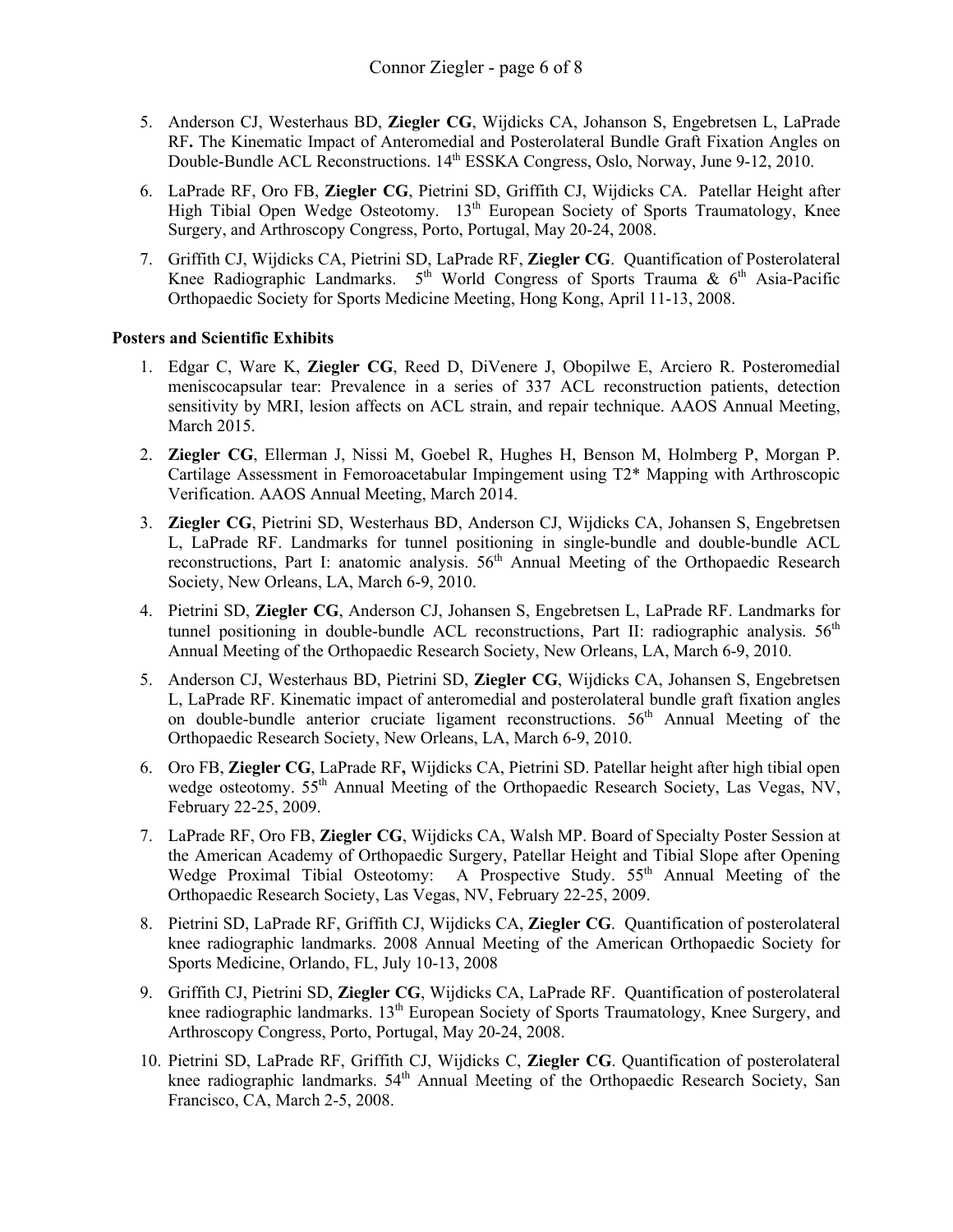11. Oro FB, **Ziegler CG**, LaPrade RF, Wijdicks CA, Pietrini, SD. Patellar height after high tibial open wedge osteotomy. 54<sup>th</sup> Annual Meeting of the Orthopaedic Research Society, San Francisco, CA, March 2-5, 2008.

#### **Professional Memberships**

- 1. American Academy of Orthopaedic Surgeons
- 2. American Orthopaedic Society for Sports Medicine
- 3. Arthroscopy Association of North America

#### **Athletic Coverage**

- 1. Eagle Valley High School athlete pre-participation physicals. May 19, 2018.
- 2. Eagle Valley High School Wrestling. January 2018.
- 3. US Men's and Women's Aerials Ski Team, World Cup China. December 12-17, Secret Garden, China.
- 4. US Men's Alpine Ski Team training, Copper Mountain, Colorado, November 2017.
- 5. Battle Mountain High School Football. Colorado. Fall 2017.
- 6. Eagle Valley High School Football. Colorado. Fall 2017.
- 7. US Men's and Women's Snowboard Cross Teams, World Cup Argentina. September 7-10, 2017, Catedral Alta Patagonia, San Carlos de Bariloche, Río Negro, Argentina.

#### **Teaching Contributions**

| 1. 2017 | Instructor for Hip Surgical Anatomy and Hip Arthroscopy, Steadman Philippon<br>Research Institute Athletic Training Residency Program (3 hours), October 2017 |
|---------|---------------------------------------------------------------------------------------------------------------------------------------------------------------|
| 2. 2012 | Musculoskeletal anatomy teaching assistant, University of Connecticut Medical<br>and Dental Schools (20 hours), Fall 2012                                     |

#### **Post-collegiate Athletic Achievements**

| 1. 2018 | Martha's Vineyard Half Ironman Triathlon finisher, Martha's Vineyard, MA |
|---------|--------------------------------------------------------------------------|
| 2. 2018 | Vail Mountain Winter Uphill Ski Touring Race finisher, Vail, CO          |
| 3. 2014 | Age group champion, Northwest Catholic 5K, West Hartford, CT             |
| 4. 2013 | Age group champion, Northwest Catholic 5K, West Hartford, CT             |
| 5. 2012 | Age group runner-up, New Brighton Triathlon, New Brighton, MN            |
| 6. 2011 | Overall champion, Take the Hill Triathlon, St. Peter, MN                 |
| 7. 2011 | U.S. Masters National Swimming Championships, Mesa, AZ                   |
|         | Men's 25-29 age group:                                                   |

 $3<sup>rd</sup>$  place – 50-yard butterfly

 $5<sup>th</sup>$  place – 100-yard butterfly

 $5<sup>th</sup>$  place – 200-yard butterfly

 $5<sup>th</sup>$  place – 50-yard backstroke